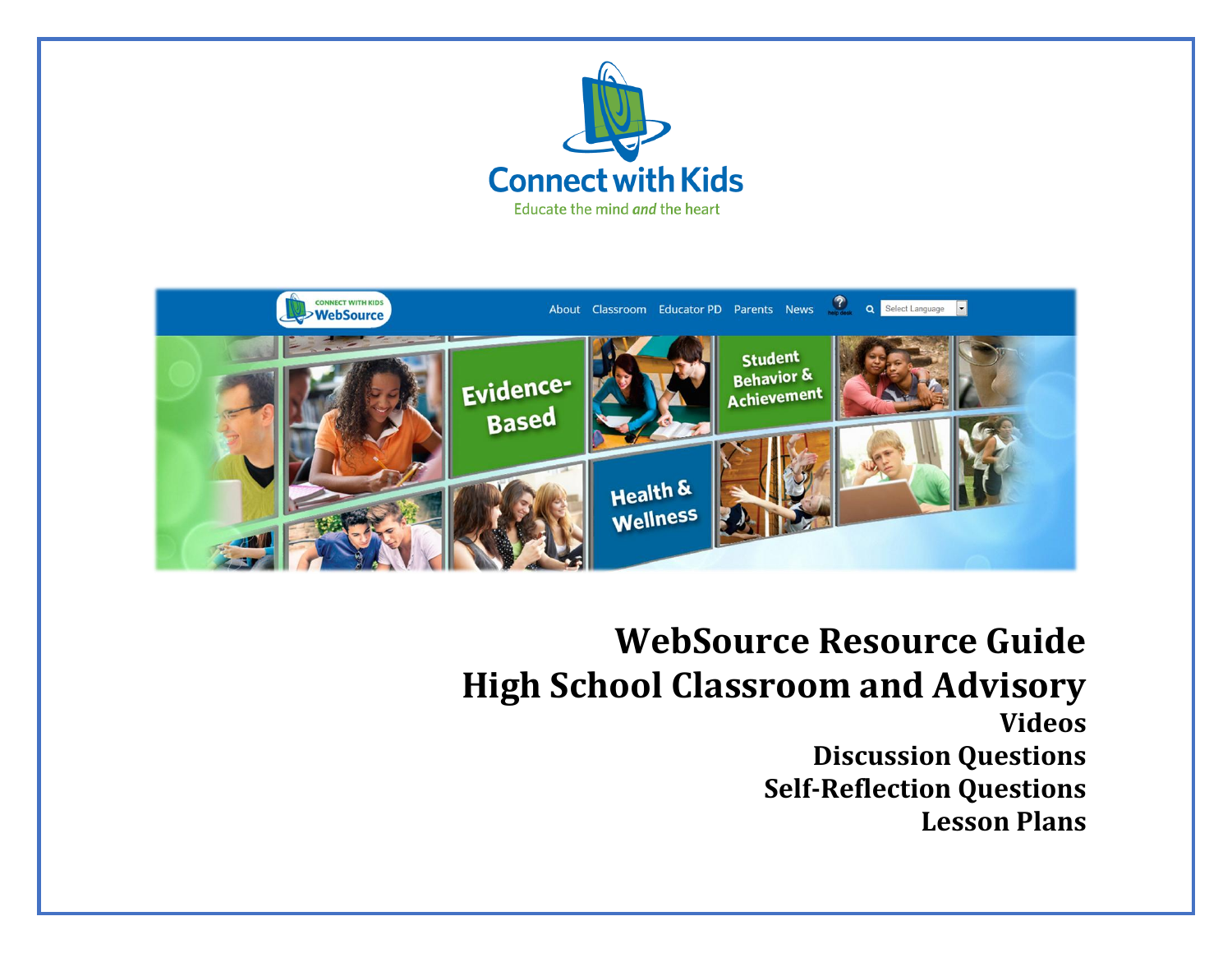

## **High School Classroom Resources and Advisory Guide**

**"***If even one person in a school knows him well enough to care***, a** *student's chances of success go up dramatically. In small groups that can focus on a range of subjects***,** *teachers and students are forming new bonds and setting new standards for a more personal education***."** (Horace, September 1990).

High school advisory programs and social and emotional learning in the classroom allow students to discuss and address certain issues that are unique to a high school student's life. As the advisory or discussion leader, your role is to listen and respond to students, asking open rather than closed questions and working to create an engaging climate of trust, sharing, participation and self-reflection among your students.

Connect with Kids video resources, along with discussion questions and activities, provide the platform. Business experts call it "see-feel-change," fueling action by sparking emotion. Connect with Kids calls **it educating the heart**: using the power of storytelling and peer-to-peer connections to create heart-felt associations. Research shows that children and adults who emotionally connect with an experience are more likely to make lifelong behavioral change than those who just receive information about that experience. Students realize that they are not alone in their feelings and challenges, sometimes referred to as "strength in numbers."

This is a suggested guide for high school classroom and advisory session video and print resources, all of which stream on Connect with Kids WebSource websites. Contact Connect with Kids client support at 1-888-598-KIDS (5437) or email [info@cwknetwork.com](mailto:info@cwknetwork.com) with any questions regarding resources or implementation.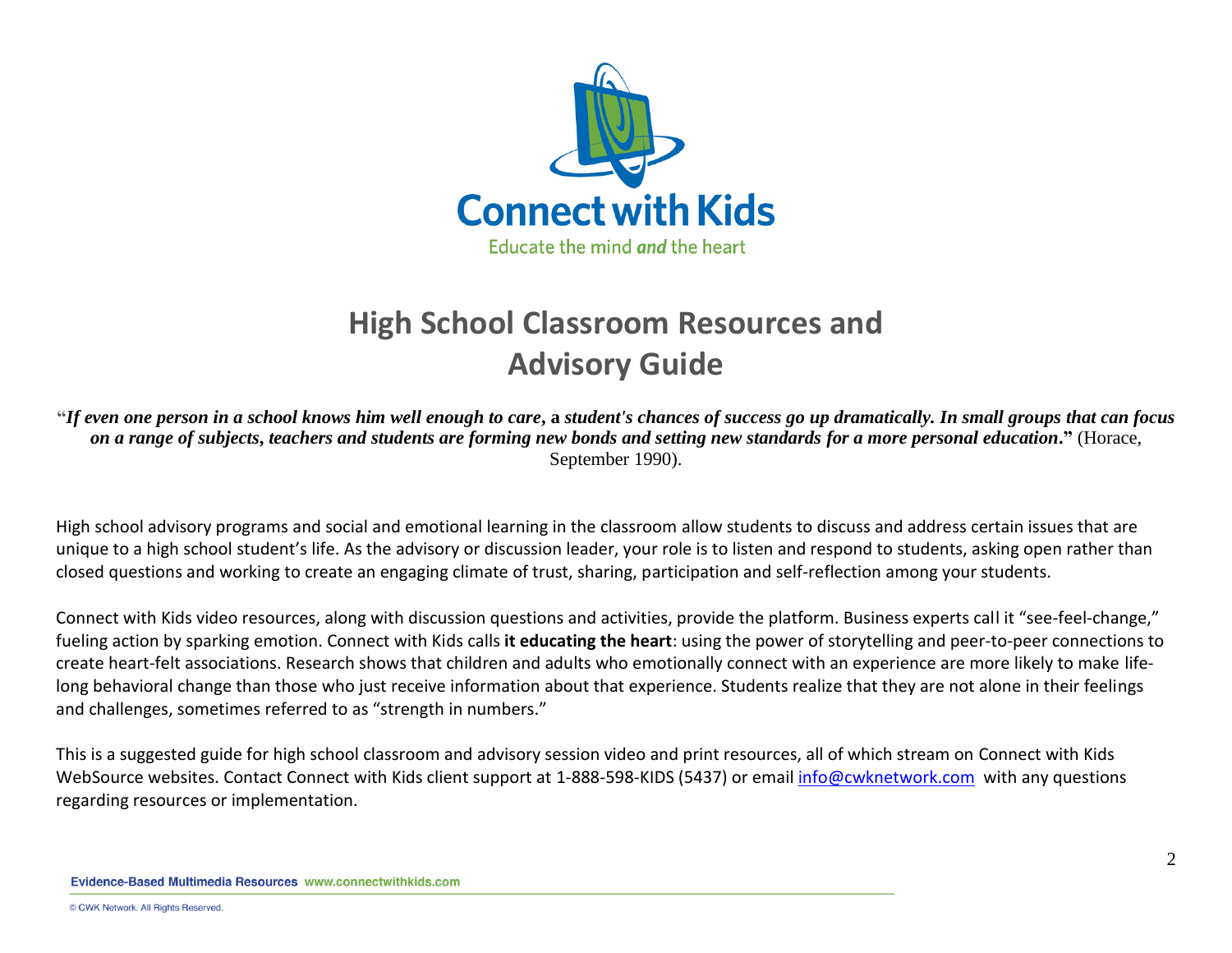### **Advisory Resource Guide for Grade 9**

| <b>Session</b> | <b>Program Title and Description</b>                                                                                                                                                           |
|----------------|------------------------------------------------------------------------------------------------------------------------------------------------------------------------------------------------|
|                | Resilience: Against All Odds - Part 1                                                                                                                                                          |
| $\mathbf 1$    | Four kids tell their stories of overcoming adversity against all odds.                                                                                                                         |
| $\overline{2}$ | Resilience: Against All Odds - Part 2                                                                                                                                                          |
|                | Clive Aden and Guadalupe Fonseca learn adversity does not have to be permanent                                                                                                                 |
| 3              | Resilience: Against All Odds - Part 3                                                                                                                                                          |
|                | Heather Bandy is blind, but doesn't let her disability keep her from succeeding in life.                                                                                                       |
| 4              | Resilience: Against All Odds - Part 4                                                                                                                                                          |
|                | Berhane Azage overcomes poverty and hardship by not measuring himself up with what he doesn't have. Instead he learned from his parents that<br>adversity is not personal and can be overcome. |
|                | Resilience: Against All Odds - Part 5                                                                                                                                                          |
| 5              | Kids need to be educated through real life examples that adversity does not have to be permanent, pervasive, or personal.                                                                      |
|                | <b>College and Career Readiness: Is a GED Valuable?</b>                                                                                                                                        |
| 6              | A short video segment on the realities of the GED vs. a high school diploma, with accompanying discussion and self-reflection questions.                                                       |
| 7              | <b>College and Career Readiness: Getting Organized</b>                                                                                                                                         |
|                | Review organizational skills including syllabi review, use of the planner and creating checklists.                                                                                             |
| 8              | <b>College and Career Readiness: Test Taking</b>                                                                                                                                               |
|                | Review test preparation and test taking strategies for before, during and after the test.                                                                                                      |
| 9              | <b>College and Career Readiness: Studying Techniques</b>                                                                                                                                       |
|                | Students will review individual and group strategies on how to prepare for a test.                                                                                                             |
| 10             | <b>College and Career Readiness: Creating a Study Guide</b>                                                                                                                                    |
|                | Review strategies and an outline for creating a study guide.                                                                                                                                   |
| 11             | <b>College and Career Readiness: Research Strategies</b><br>Review techniques and tips to authenticate websites used in research.                                                              |
|                |                                                                                                                                                                                                |
| 12             | <b>College and Career Readiness: Managing Test Anxiety</b>                                                                                                                                     |
|                | Practice relaxation techniques to manage test anxiety.                                                                                                                                         |
| 13             | <b>College and Career Readiness: Report Card Self-Reflection</b>                                                                                                                               |
|                | Help students to review current grades and plan for future improvement.                                                                                                                        |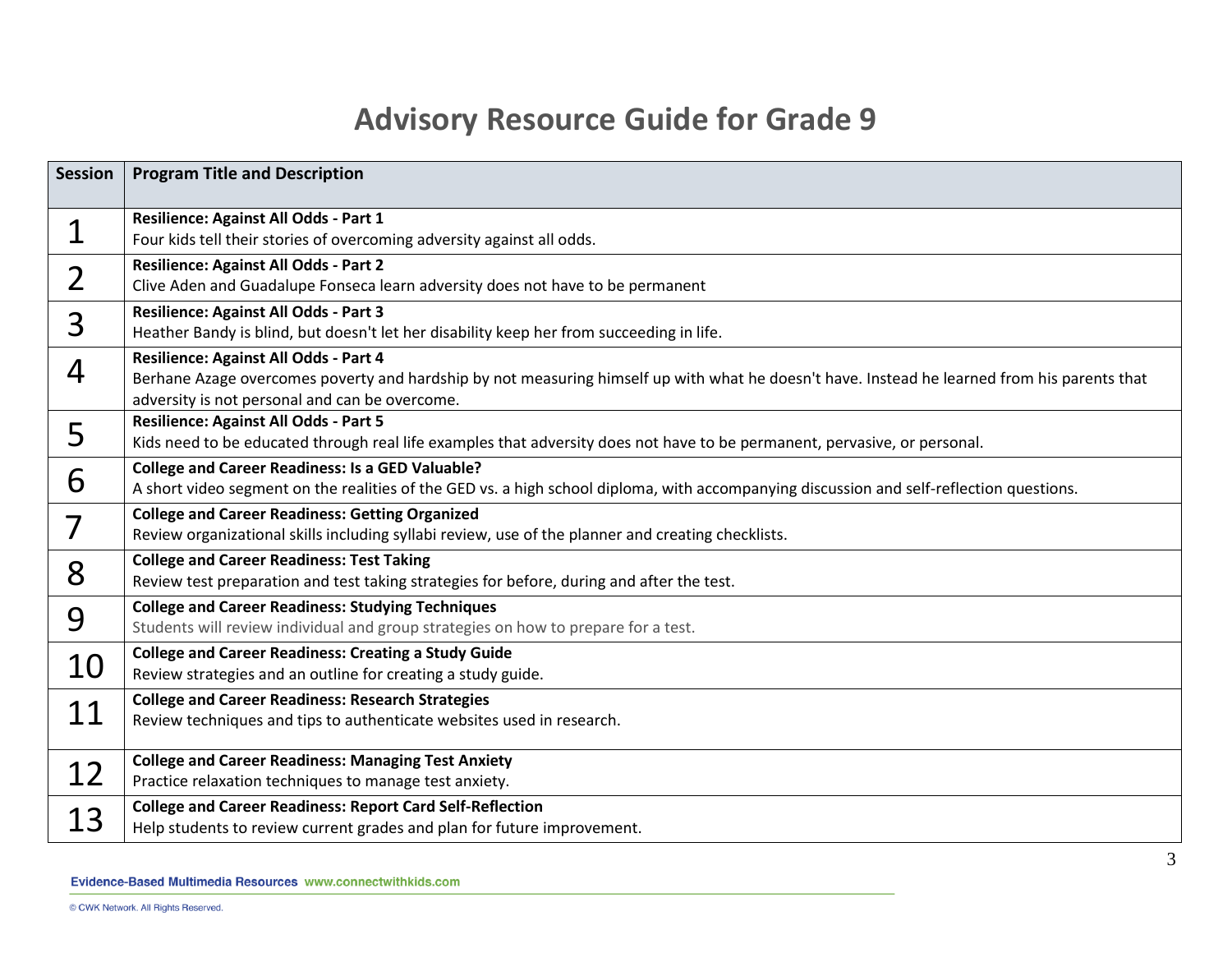| <b>Session</b> | <b>Program Title and Description</b>                                                                                                                                                                                                                                                                                       |
|----------------|----------------------------------------------------------------------------------------------------------------------------------------------------------------------------------------------------------------------------------------------------------------------------------------------------------------------------|
| 14             | <b>College and Career Readiness: Understanding Your Transcript</b><br>Help students review their high school transcript to understand its elements and what it is used for.                                                                                                                                                |
| 15             | College and Career Readiness: Goal Setting - Role Models for Success<br>Help students to learn about the importance of goal setting and to select some role models.                                                                                                                                                        |
| 16             | College and Career Readiness: Interview Skills - Interview 411<br>Review techniques to help prepare for an interview.                                                                                                                                                                                                      |
| 17             | <b>College and Career Readiness: Resume Building</b><br>Help students learn to create a baseline resume.                                                                                                                                                                                                                   |
| 18             | <b>Life Skill: Caring and Compassion</b><br>Watch the real-life story of teen Carey Strongwater, whose compassionate nature is evident in the care that he gives to animals, elderly neighbors<br>and vulnerable classmates.                                                                                               |
| 19             | <b>Attendance and Achievement</b><br>Disconnect: Why Kids Skip School Part 1<br>Explore trends in school dropout rates and the reasons that students are disengaged from their education.                                                                                                                                  |
| 20             | <b>Attendance and Achievement</b><br>Disconnect: Why Kids Skip School Part 2<br>Danielle Anzalone shares her story of not wanting to attend school because of the bullying and harassment that she experienced. Experts say that<br>many students don't want to go to school because they are afraid of what might happen. |
| 21             | <b>Attendance and Achievement</b><br><b>Disconnect: Why Kids Skip School Part 3</b><br>Karina and Gina both decided that getting good grades was less important than fitting in with their friends. They each found a teacher who was able<br>to motivate them and guide them on the right path.                           |
| 22             | <b>Attendance and Achievement</b><br>Disconnect: Why Kids Skip School Part 4<br>Dwayne Hamilton Frost describes how it took the help of his friend, mom, cousin and English teacher to turn his life around at a crucial time before<br>he joined a gang.                                                                  |
| 23             | <b>Attendance and Achievement</b><br><b>Disconnect: Why Kids Skip School Part 5</b>                                                                                                                                                                                                                                        |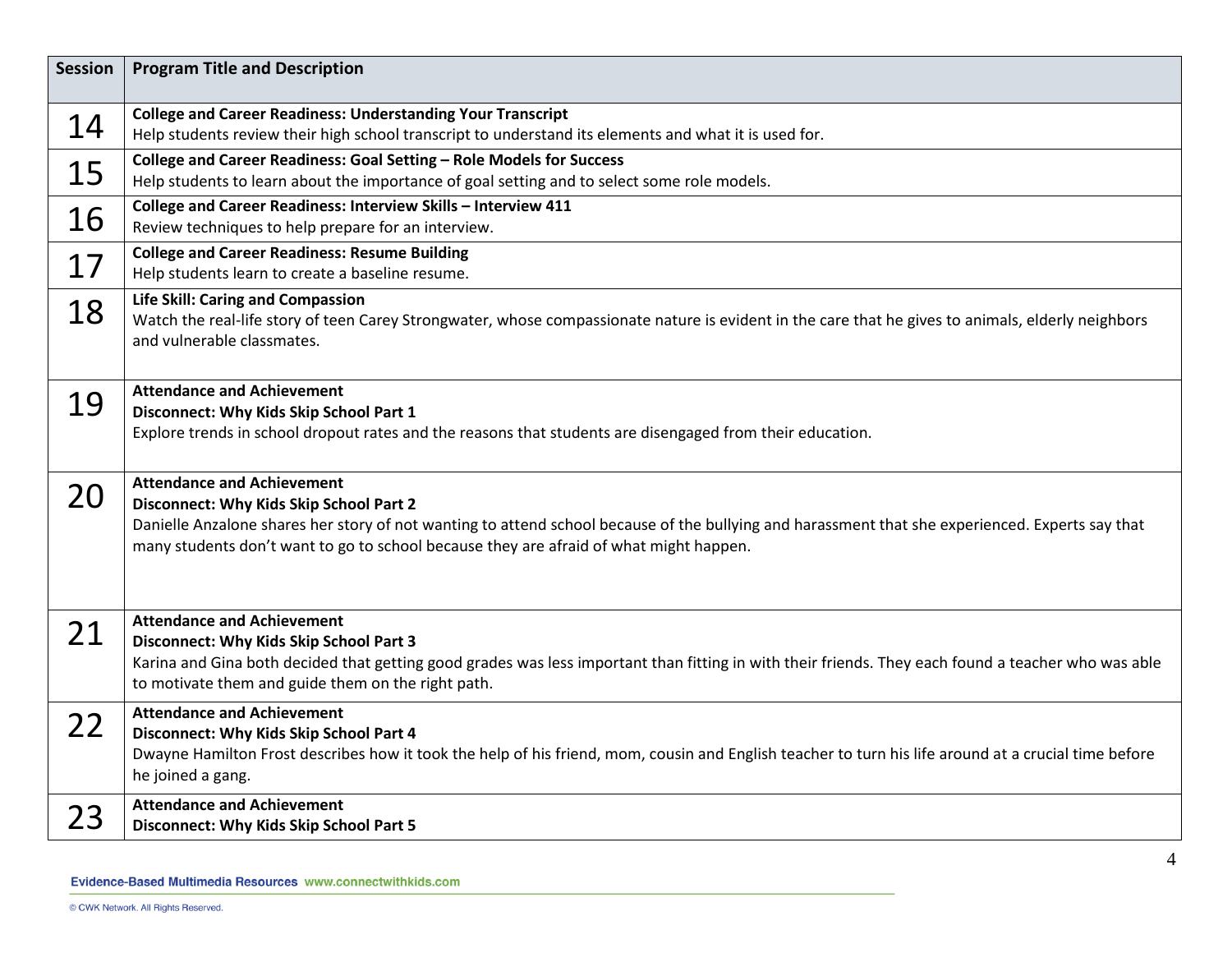| <b>Session</b> | <b>Program Title and Description</b>                                                                                                                                                                                         |
|----------------|------------------------------------------------------------------------------------------------------------------------------------------------------------------------------------------------------------------------------|
|                | Explore how keeping kids engaged at school requires the work of not only the entire school administration, but the parents as well.                                                                                          |
| 24             | Life Skill: Participation and Leadership<br>Watch a video about teen David Lockett and how participation and leadership activities changed his confidence level and his life.                                                |
| 25             | <b>Bullying Prevention and Cyberbullying</b><br><b>Sticks and Stones -- Part 1</b><br>Students discuss and overview of bullying issues.                                                                                      |
| 26             | <b>Bullying Prevention and Cyberbullying</b><br><b>Sticks and Stones -- Part 2</b><br>The Halligan family and experts discuss cyberbullying, the type of bullying that resulted in the suicide of 13-year-old Ryan Halligan. |
| 27             | <b>Bullying Prevention and Cyberbullying</b><br><b>Sticks and Stones -- Part 3</b><br>A gay student shares his bullying experiences.                                                                                         |
| 28             | <b>Bullying Prevention and Cyberbullying</b><br><b>Sticks and Stones -- Part 4</b><br>A female teen shares the rumors and sexual harassment she faced and a subsequent lawsuit against the school system.                    |
| 29             | <b>Bullying Prevention and Cyberbullying</b><br><b>Sticks and Stones -- Part 5</b><br>Experts review the signs of bullying and discuss actions to take. Can we legislative bullying prevention?                              |
| 30             | A Review of Advisory Highs and Lows<br>Through discussion and self-reflection questions, students look back over the year to review what has been accomplished and what is yet to be<br>addressed.                           |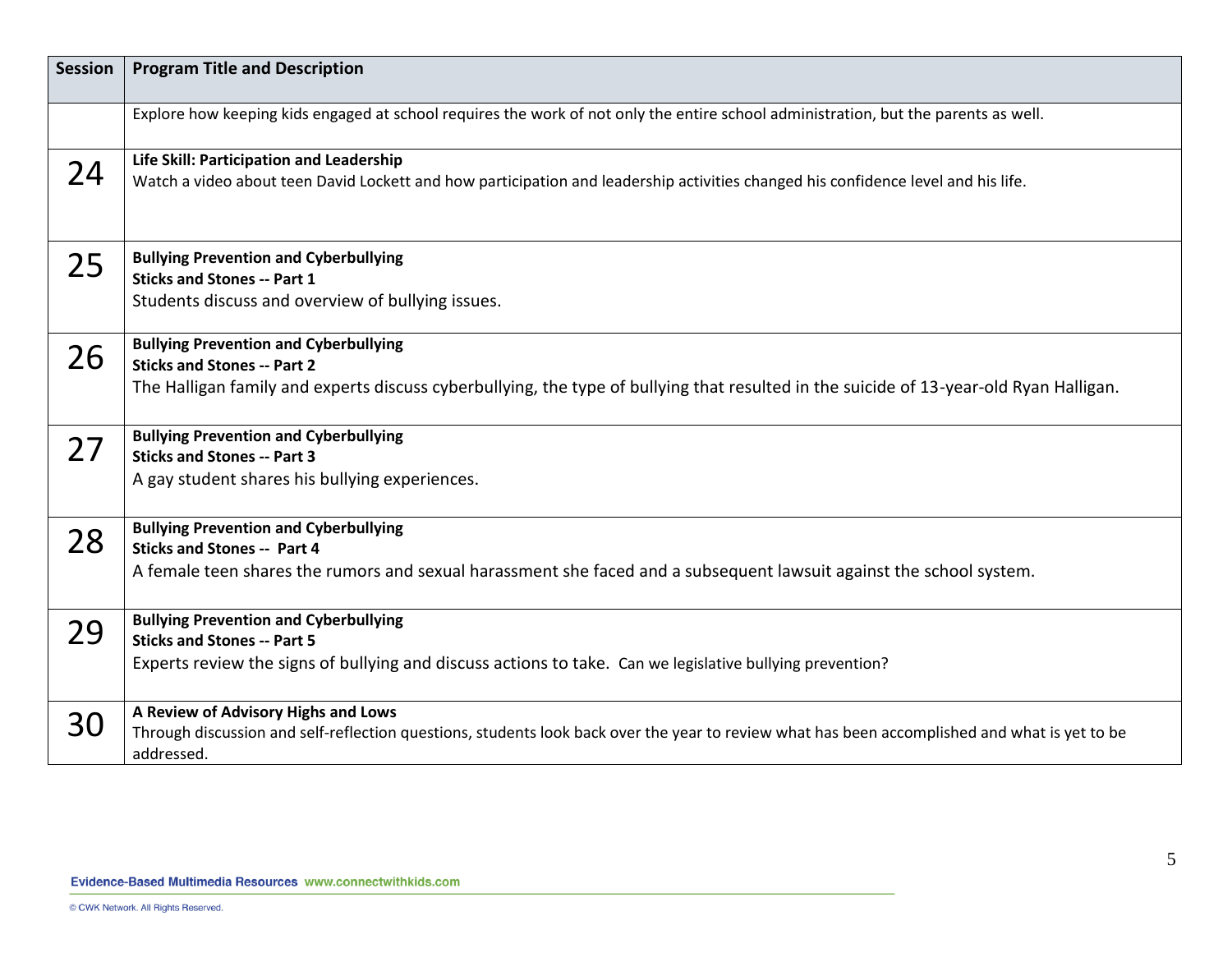### **Advisory Resource Guide for Grade 10**

| <b>Session</b> | <b>Program Title and Description</b>                                                                                                                |
|----------------|-----------------------------------------------------------------------------------------------------------------------------------------------------|
|                | <b>Civility: Civil Wars - Part 1</b>                                                                                                                |
| 1              | An introductory video segment explores why kids today are deemed less respectful than they were 30 years ago. Download the accompanying             |
|                | lesson plan with discussion questions and classroom activity: Civil or Uncivil?                                                                     |
| $\overline{2}$ | <b>Civility: Civil Wars - Part 2</b>                                                                                                                |
|                | A video segment features what experts say about feelings of isolation, and the possible cause of less civil or respectful behaviors. Download the   |
|                | accompanying lesson plan with discussion questions and classroom activity: George Washington's Rules of Civility.                                   |
| 3              | <b>Civility: Civil Wars - Part 5</b>                                                                                                                |
|                | A video segment features Michelle DiTizio, who was always y in trouble and surrounded by people who were looking out for her, until she finally     |
|                | tired of the bad behavior and began to turn her life around. Download the accompanying lesson plan with discussion questions and classroom          |
|                | activity: This Is An Example Of, an exploration of group dynamics.<br><b>College and Career Readiness: Early Exposure to a Career</b>               |
| 4              | A short video segment on volunteerism, which has become a graduation requirement for high school students in hundreds of school districts           |
|                | around the country. For some kids, volunteering also has a practical side, as well. Download accompanying discussion and self-reflection questions. |
|                | <b>College and Career Readiness: Exceeding Expectations</b>                                                                                         |
| 5              | A real story to help teens to understand that an education translates into not just more money but more job choices about their future. Watch this  |
|                | real story to help students find within themselves the motivation to set and achieve goals -- and to plan for life beyond high school.              |
| 6              | College and Career Readiness: Organizational Skills - Note Taking                                                                                   |
|                | Discuss and review strategies for proper note taking, exploring the Cornell Method of Note Taking.                                                  |
| 7              | <b>College and Career Readiness: Google Research Strategies</b>                                                                                     |
|                | Explore techniques to narrow and refine online and Google searches for research information.                                                        |
| 8              | <b>College and Career Readiness: Creating a Study Guide</b>                                                                                         |
|                | Re-review strategies and an outline for creating a study guide.<br><b>College and Career Readiness: Study Skills</b>                                |
| 9              | Discuss the difference between memorization and learning and complete an exercise in which students practice developing and teaching a lesson       |
|                | to others in order to learn the material.                                                                                                           |
|                | <b>College and Career Readiness: Study Skills and Test Preparation</b>                                                                              |
| 10             | Discuss the importance of preparing for a test and engage students in a question/answer activity to review for an upcoming exam.                    |
|                | <b>College and Career Readiness: Report Card Self-Reflection</b>                                                                                    |
| 11             | Encourage students to review a recent progress report and a complete a self-reflection chart about past results and challenges ahead.               |
| 12             | <b>College and Career Readiness: Transcript Review</b>                                                                                              |
|                | Review the high school transcript, its elements and help students to identify future academic goals.                                                |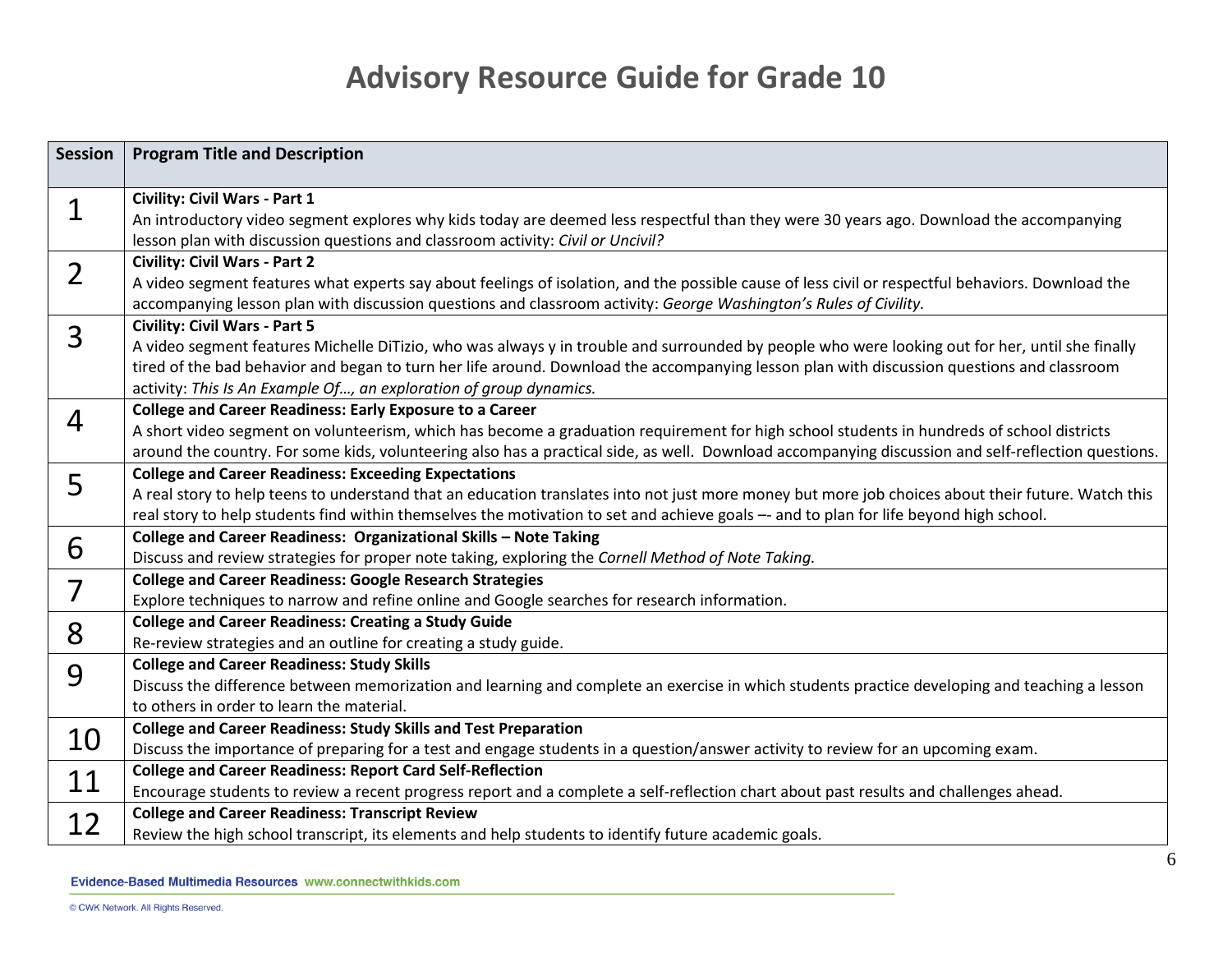| <b>Session</b> | <b>Program Title and Description</b>                                                                                                                                                             |
|----------------|--------------------------------------------------------------------------------------------------------------------------------------------------------------------------------------------------|
|                |                                                                                                                                                                                                  |
| 13             | <b>College and Career Readiness: Goal Setting</b><br>Discuss with the students the importance of goal setting and review and develop S.M.A.R.T. goals that are specific, measurable, achievable, |
|                | realistic, and timeline tangible.                                                                                                                                                                |
|                | <b>College and Career Readiness: Interview Skills</b>                                                                                                                                            |
| 14             | Review interview preparation techniques, crafting possible questions to anticipate - and answers.                                                                                                |
|                | <b>College and Career Readiness: Resume Building</b>                                                                                                                                             |
| 15             | Help students learn to create a baseline resume.                                                                                                                                                 |
|                | <b>Health and Wellness: Seasonal Affective Disorder</b>                                                                                                                                          |
| 16             | Grey skies, short days, not much sun. According to the American Psychiatric Association, 10 to 20 percent of people have some form of seasonal                                                   |
|                | affective disorder, or SAD. Learn more about symptoms and treatment options during the long winter months.                                                                                       |
|                | <b>Resilience: Overcoming Issues at Home</b>                                                                                                                                                     |
| 17             | A real story to help students understand the importance of attending school. Without passing judgment, get a conversation started to guide                                                       |
|                | students to resources they can turn to for support despite challenges they may encounter at home.                                                                                                |
| 18             | <b>Health and Wellness: Facebook Depression?</b>                                                                                                                                                 |
|                | On Facebook, anybody can look happy and popular - an online world in which competition and adoration seems to reign supreme. Experts say                                                         |
|                | these shallow connections can fuel a rampant lack of compassion and empathy.                                                                                                                     |
| 19             | <b>Academic Achievement:</b>                                                                                                                                                                     |
|                | The Power of Expectations - Part 3                                                                                                                                                               |
|                | Watch the real story of teen Tiffany Harris. After a mentor comes to her rescue, she goes from a student getting F's in class to someone who sets                                                |
|                | goals and does what she can to meet the expectations around her.<br><b>Underage Drinking Prevention</b>                                                                                          |
| 20             | In the Age of Alcohol - Part 1                                                                                                                                                                   |
|                | Experts explain how underage drinking could be the worse drug of all because of the behavior it creates in teens. Not as many teens drink alcohol                                                |
|                | as people think, but alcohol is still the number one contributor to youth deaths, due to the way in which kids drink.                                                                            |
|                | <b>Underage Drinking Prevention</b>                                                                                                                                                              |
| 21             | In the Age of Alcohol - Part 2                                                                                                                                                                   |
|                | Real stories explore underage drinking, the influence of genetics, and resulting bodily harm. People of all ages who don't learn to drink responsibly                                            |
|                | often use alcohol as a means of escaping.                                                                                                                                                        |
| 22             | <b>Underage Drinking Prevention</b>                                                                                                                                                              |
|                | In the Age of Alcohol - Part 3                                                                                                                                                                   |
|                | This segment explores the use of alcohol as a "social crutch," and how drinking alcohol is too often a way to escape problems and anger. The earlier                                             |
|                | kids begin drinking, the more likely they will experience detrimental effects, and the more likely they will become alcoholics and not know how to                                               |
|                | interact socially.                                                                                                                                                                               |
| 23             | <b>Underage Drinking Prevention</b>                                                                                                                                                              |
|                | In the Age of Alcohol - Part 4                                                                                                                                                                   |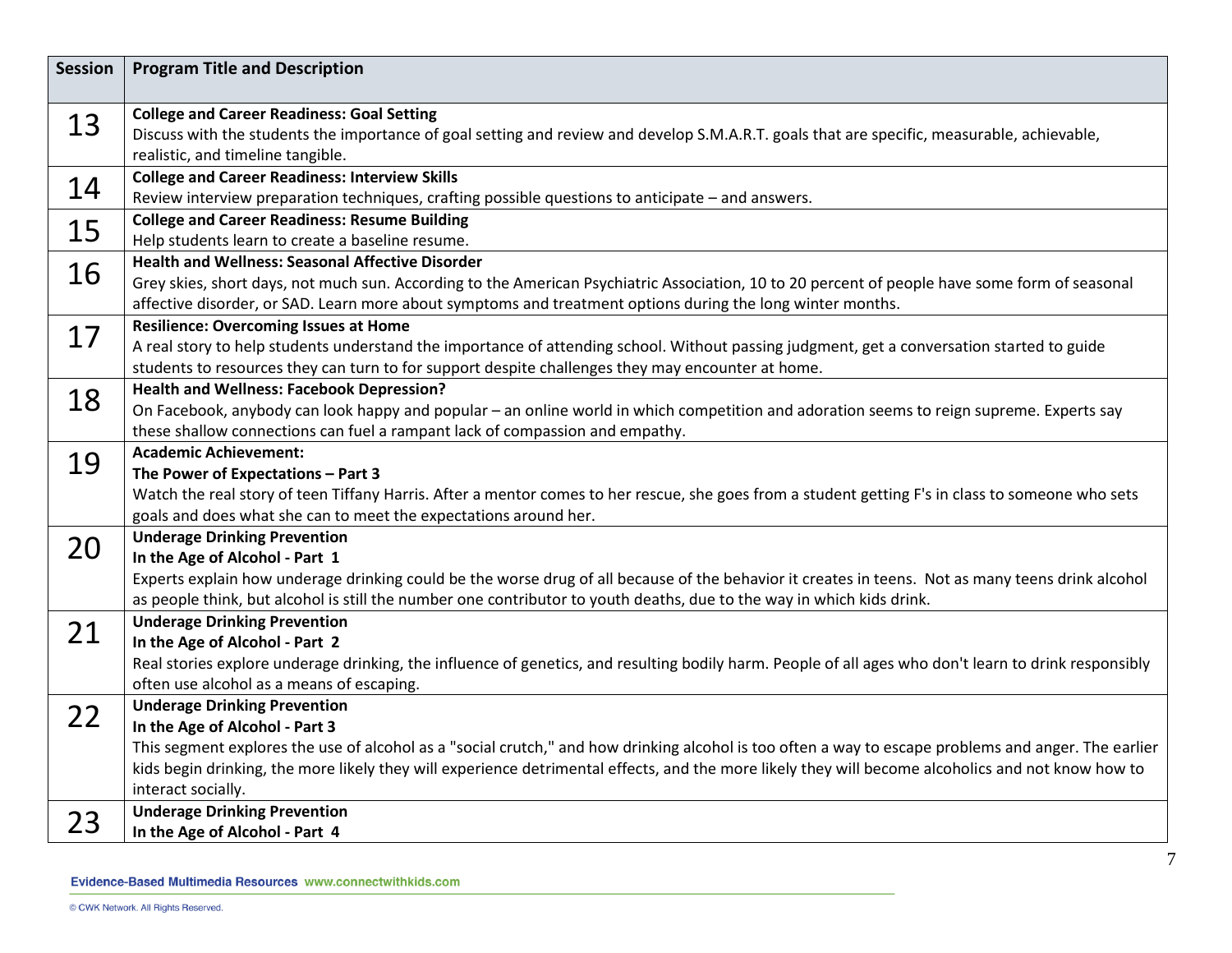| <b>Session</b> | <b>Program Title and Description</b>                                                                                                                                                                                                                                                            |
|----------------|-------------------------------------------------------------------------------------------------------------------------------------------------------------------------------------------------------------------------------------------------------------------------------------------------|
|                | Watch the real story of two parents who allow their daughters to throw a party involving underage drinking, which got out of hand when the police<br>showed up and a car caught on fire.                                                                                                        |
| 24             | <b>Underage Drinking Prevention</b><br>In the Age of Alcohol - Part 5<br>Ashley, now a paraplegic, shares her experience with what happened when she decided to drink and drive, and how that one night changed her life<br>forever.                                                            |
| 25             | Life Skill: Avoiding Plagiarism<br>A survey of more than 30,000 teens says that 64 percent have cheated on a test in class. And one in three has used the Internet to cheat on a class<br>assignment or plagiarize a paper. Help your students understand that they may be cheating themselves. |
| 26             | Life Skill: Respect<br>When Kyle Van West decides she's in love, she decides to have sex. She was fifteen years old, and she thought she was ready. Then the<br>relationship ended, and Kyle went into a deep depression.                                                                       |
| 27             | Life Skill: Responsibility<br>When Rafael Posada decided to "go for it" and race the car that pulled up next to him, he didn't think about any consequences. Rafael didn't<br>expect to find a cop also pull up beside him. He didn't expect to be arrested.                                    |
| 28             | Life Skill: Self-Control<br>A lack of self-control led Dan O'Brian down the dark path of drug and alcohol addiction, but now he is learning new strategies to combat the daily<br>struggle with his obsession.                                                                                  |
| 29             | Life Skill: Togetherness<br>When Melissa Gerjoi's father died in a car accident, she tried to distance herself from everyone who loved her. But her older twin brothers taught<br>her the importance of family unity by giving her unconditional love and support.                              |
| 30             | <b>Advisory Review and Recap</b><br>Through discussion and self-reflection ask students to look back over the year to review what has been accomplished and what is yet to be<br>addressed.                                                                                                     |

# **Advisory Guide for Grade 11**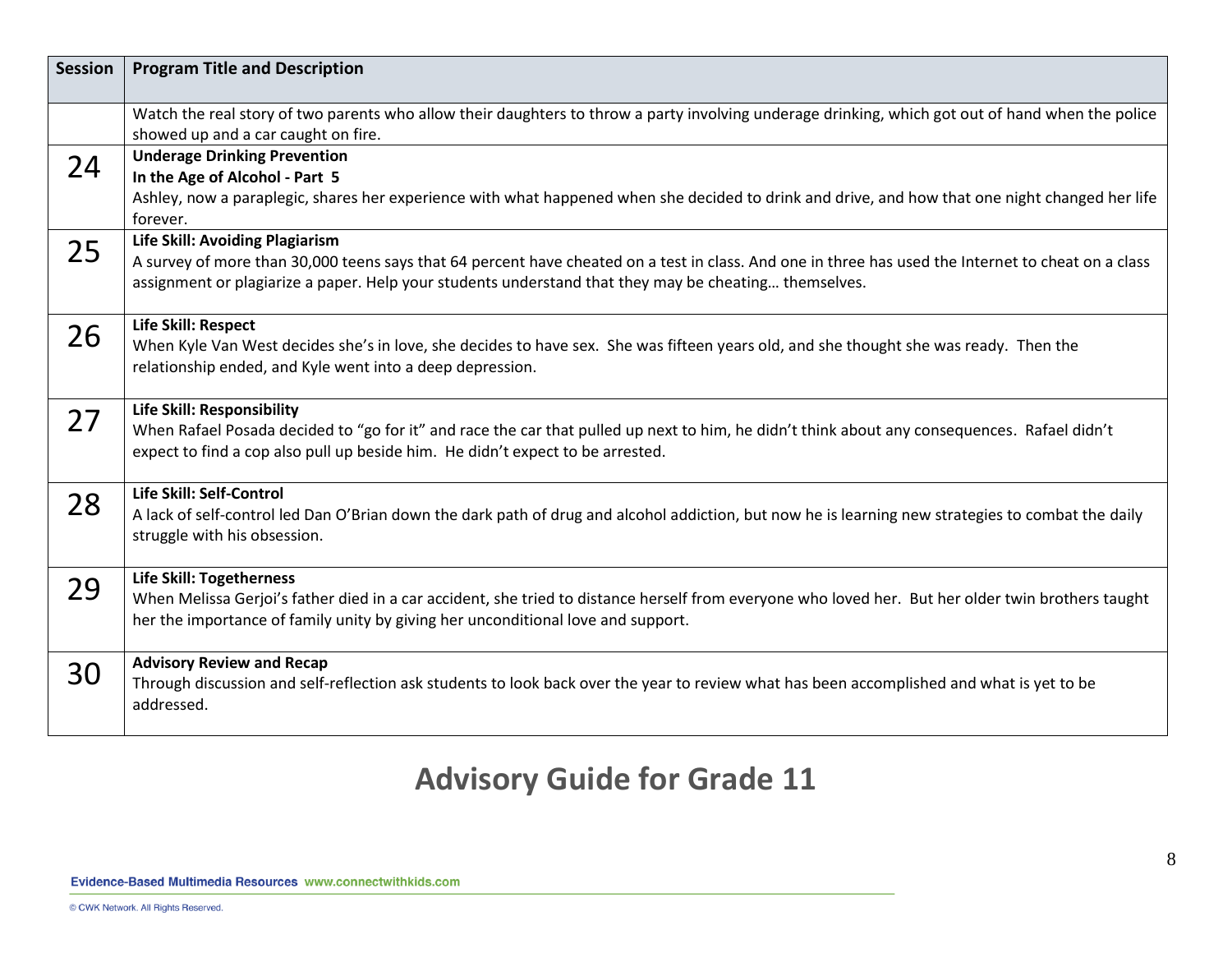| <b>Session</b> | <b>Program Title and Description</b>                                                                                                                                                        |
|----------------|---------------------------------------------------------------------------------------------------------------------------------------------------------------------------------------------|
|                | Life Skill Development: Justice/Fairness                                                                                                                                                    |
| 1              | A video segment features Robert Layde and David Mullinax, both victims of unfair treatment, but took their frustrations out in                                                              |
|                | different ways. Download the accompanying lessons plan with discussion questions and an activity: Zeroing in on Tolerance.                                                                  |
|                | Life Skill Development: Kindness                                                                                                                                                            |
| $\overline{2}$ | A video segment features the story of Arab-born football star Nizar Alawamleh. His friends and teachers vowed to protect him from                                                           |
|                | racist backlash after Muslim extremists terrorists were accused of perpetrating violent acts against Americans on 9-11. Download the                                                        |
|                | accompanying lessons plan with discussion questions and an activity: Kindness is Relative.                                                                                                  |
|                | Life Skill Development: Loyalty and Dating Violence                                                                                                                                         |
| 3              | A video features Jenny Nichols, who experienced an abusive relationship with an older boy and experienced dating violence that can                                                          |
|                | often lead to a misaligned concept of loyalty. Download the accompanying lessons plan with discussion questions and an activity:                                                            |
|                | Symbols of Loyalty.                                                                                                                                                                         |
|                | Life Skill Development: Patience                                                                                                                                                            |
| 4              | A video segment features 16-year-old Katie Kerkhover, an accomplished bluegrass musician who is patiently waiting for the success                                                           |
|                | and recognition. Download the accompanying lessons plan with discussion questions and an activity: Crossword Crunch.                                                                        |
| 5              | Life Skill Development: Peace and Gang Violence                                                                                                                                             |
|                | A video segment features Saul Avina, whose peaceful childhood in Mexico changed to one of gangs and violence after his parents                                                              |
|                | divorced. Fortunately, with his new life in America, he has found tranquility once again. Download the accompanying lessons plan with                                                       |
|                | discussion questions and an activity: And Then What? about controlling anger.                                                                                                               |
| 6              | <b>College and Career Readiness: Career Anxiety</b>                                                                                                                                         |
|                | A short video segment on growing evidence that kids today are more worried about their future than previous generations. Whether                                                            |
|                | they're involved in sports, clubs or academics, kids today are quickly learning that competition is a part of life. Download the                                                            |
|                | accompanying discussion and self-reflection questions.                                                                                                                                      |
| 7              | College and Career Readiness: Organizational Skills - A Binder for the College Bound<br>Students will learn to organize their thoughts and materials to support the college search process. |
|                | <b>College and Career Readiness: College Exploration</b>                                                                                                                                    |
| 8              | Students will complete a fact-finding mission to determine key information about colleges of interest.                                                                                      |
|                | College and Career Readiness: Test Taking Skills - Essay Q's and A's                                                                                                                        |
| 9              | Students will review strategies and techniques for completing essay questions and will craft a practice essay.                                                                              |
|                | College and Career Readiness: Research Strategies - Note Taking                                                                                                                             |
| 10             | Students will learn techniques to taking constructive notes during the research process.                                                                                                    |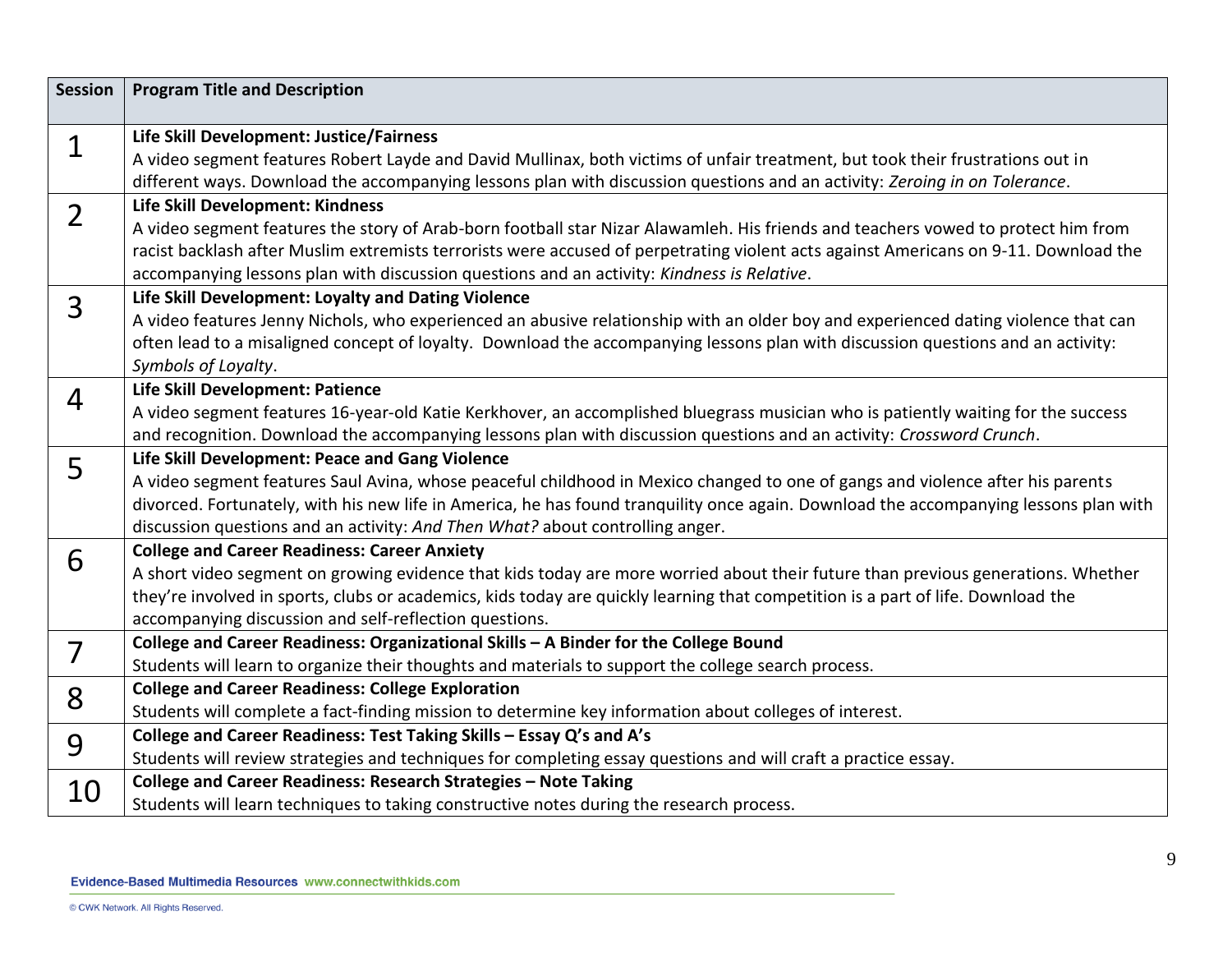| <b>Session</b> | <b>Program Title and Description</b>                                                                                                                                                  |
|----------------|---------------------------------------------------------------------------------------------------------------------------------------------------------------------------------------|
| 11             | <b>College and Career Readiness: Goal Setting</b>                                                                                                                                     |
|                | Students will discuss short-term versus long-term goals, and complete an exercise to map out long-term goals.                                                                         |
| 12             | <b>College and Career Readiness: Interview Skills</b>                                                                                                                                 |
|                | Students will discuss the interview process and review strategies for appropriate follow-up.                                                                                          |
| 13             | <b>College and Career Readiness: Resume Building</b>                                                                                                                                  |
|                | Students will discuss and explore the importance of obtaining recommendation letters, along with what should be included in each                                                      |
|                | letter.                                                                                                                                                                               |
| 14             | <b>College and Career Readiness: Verifying Your Transcript</b>                                                                                                                        |
|                | Students will review the high school transcript and complete an exercise to verify its information.                                                                                   |
| 15             | The Role of Self-Esteem in Academic Success: Set Backs Make Us Stronger                                                                                                               |
|                | A study reported in the Journal of Personality and Social Psychology confirms that life's challenges a little adversity, even mundane experiences,                                    |
|                | contributes to building resilience. How can a little failure serve each of us well?                                                                                                   |
|                | <b>Health and Wellness: Dating and Relationships</b>                                                                                                                                  |
| 16             | <b>First Comes Love Part 1</b>                                                                                                                                                        |
|                | Examine some of today's pressures regarding love and how teens view and define relationships and dating.                                                                              |
| 17             | <b>Health and Wellness: Dating and Relationships</b>                                                                                                                                  |
|                | <b>First Comes Love Part 2</b>                                                                                                                                                        |
|                | Teen boys talk about the dating pressures they experience to gain status and respect, from both the girls and the other boys.<br><b>Health and Wellness: Dating and Relationships</b> |
| 18             | <b>First Comes Love Part 3</b>                                                                                                                                                        |
|                | Jenny and Mateo share their emotional story about their abusive relationship, urging other teens to take it slow and allow relationships time to                                      |
|                | develop.                                                                                                                                                                              |
|                | <b>Health and Wellness: Dating and Relationships</b>                                                                                                                                  |
| 19             | <b>First Comes Love Part 4</b>                                                                                                                                                        |
|                | Experts discuss how learning how to be in a relationship - and manage an intimate relationship - is part of growing up.                                                               |
| 20             | Life Skill Development: Perseverance                                                                                                                                                  |
|                | Krystal Williams' perseverance helped her overcome adversities such as homelessness, a drug-addicted father and domestic abuse. She uses her                                          |
|                | experiences to inspire others.                                                                                                                                                        |
|                | <b>College and Career Readiness: Making the Most of Education</b>                                                                                                                     |
| 21             | Teens like to spend money on clothes, music, phones and downloads. Many plan on making more money as they grow into adulthood. But what                                               |
|                | happens when teens don't graduate high school? Watch this real story to hear from students about their hopes, dreams and the reality of needing                                       |
|                | a solid education.                                                                                                                                                                    |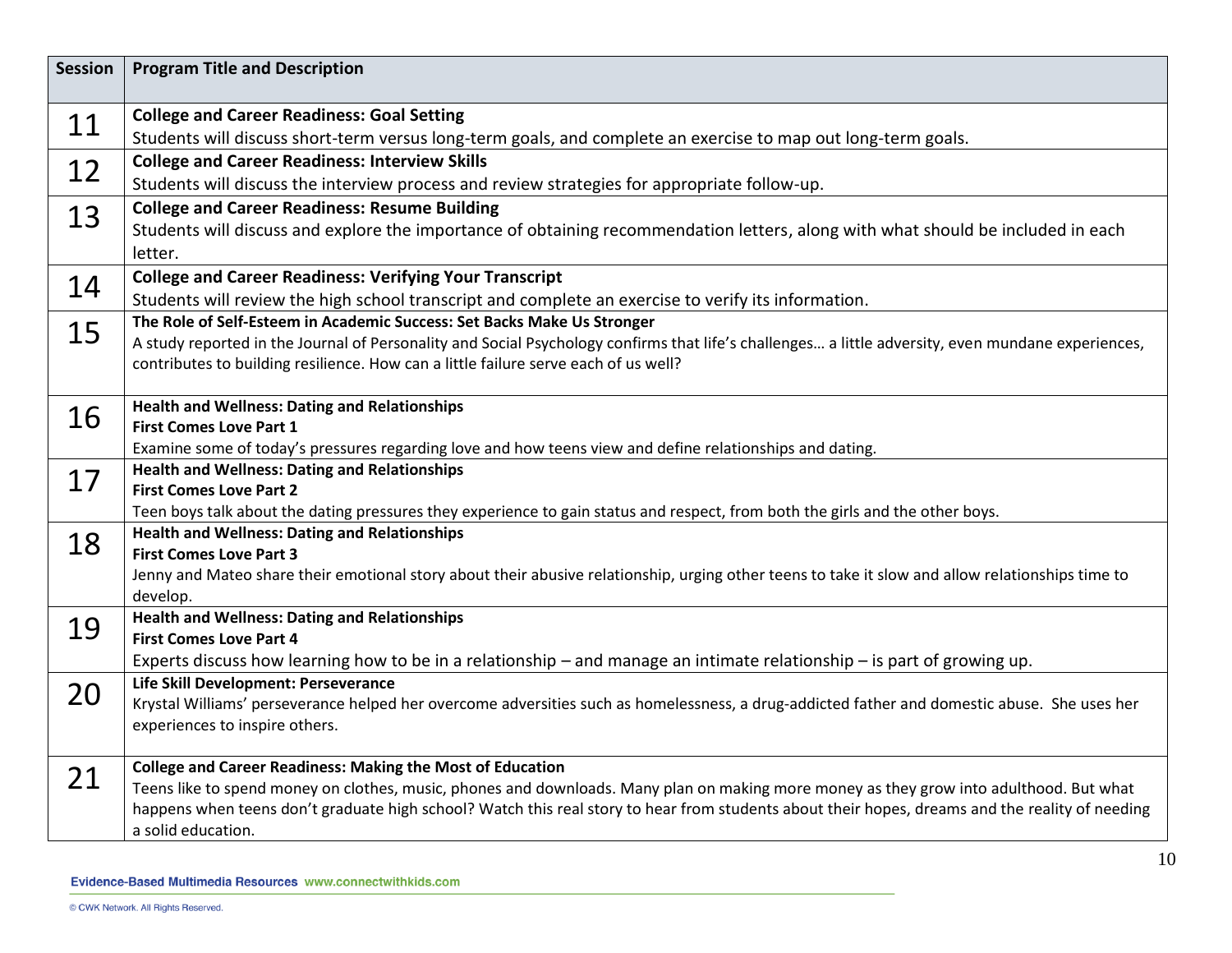| <b>Session</b> | <b>Program Title and Description</b>                                                                                                                                                                                                                                                                                                                                                                                                     |
|----------------|------------------------------------------------------------------------------------------------------------------------------------------------------------------------------------------------------------------------------------------------------------------------------------------------------------------------------------------------------------------------------------------------------------------------------------------|
| 22             | <b>College and Career Readiness: Finding a Mentor</b><br>A study by Big Brothers, Big Sisters of America reports that kids with a mentor end up years later with more education, more money, and a better<br>relationship with friends and family. Watch this and hear real stories about finding and being a mentor and its benefits.                                                                                                   |
| 23             | College and Career Readiness: What's a Responsible College Visit?<br>High school seniors around the country are in the process of deciding where to do to school next year. While a big part of that decision<br>hinges on their visits to college campuses, what goes on during those visits may be of a surprise to many. Watch this program and hear<br>from students, along with expert advice on making the most of college visits. |
| 24             | Life Skill Development: Peace<br>Watch the real story of Saul Avina, whose peaceful childhood in Mexico changed to one of gangs and violence after his parents divorced.<br>Fortunately, with his new life in America, he has avoided gang membership and found tranquility and inner peace once again.                                                                                                                                  |
| 25             | <b>Substance Abuse Prevention:</b><br>Gateway - Part 1<br>Experts explain how experimenting with certain drugs can lead to the use and abuse of other harder drugs, called gateway.                                                                                                                                                                                                                                                      |
| 26             | <b>Substance Abuse Prevention:</b><br><b>Gateway - Part 2</b><br>Andrew Wolpa is now in rehab after becoming a drug addict. He began smoking marijuana in the 8th grade, and became an addict after he<br>decided to try other drugs while he was high.                                                                                                                                                                                  |
| 27             | <b>Substance Abuse Prevention:</b><br><b>Gateway - Part 3</b><br>Experts explain adolescent brain development and that the earlier kids begin to use drugs, the more detrimental effects they have on an individual<br>in the future.                                                                                                                                                                                                    |
| 28             | <b>Substance Abuse Prevention:</b><br>Gateway - Part 4<br>Alcohol, tobacco and marijuana are the most common gateway drugs because of the ease of access to the drugs.                                                                                                                                                                                                                                                                   |
| 29             | <b>Substance Abuse Prevention:</b><br>Gateway - Part 5<br>Experts use the "CRACK" test to determine if a kid is at risk for addiction, and explain that a major reason for their drug abuse can be the way they<br>started and the drugs they first began using.                                                                                                                                                                         |
| 30             | A Review of Advisory Highs and Lows Through discussion and self-reflection, ask students to look back over the year to review what<br>has been accomplished and what is yet to be addressed.                                                                                                                                                                                                                                             |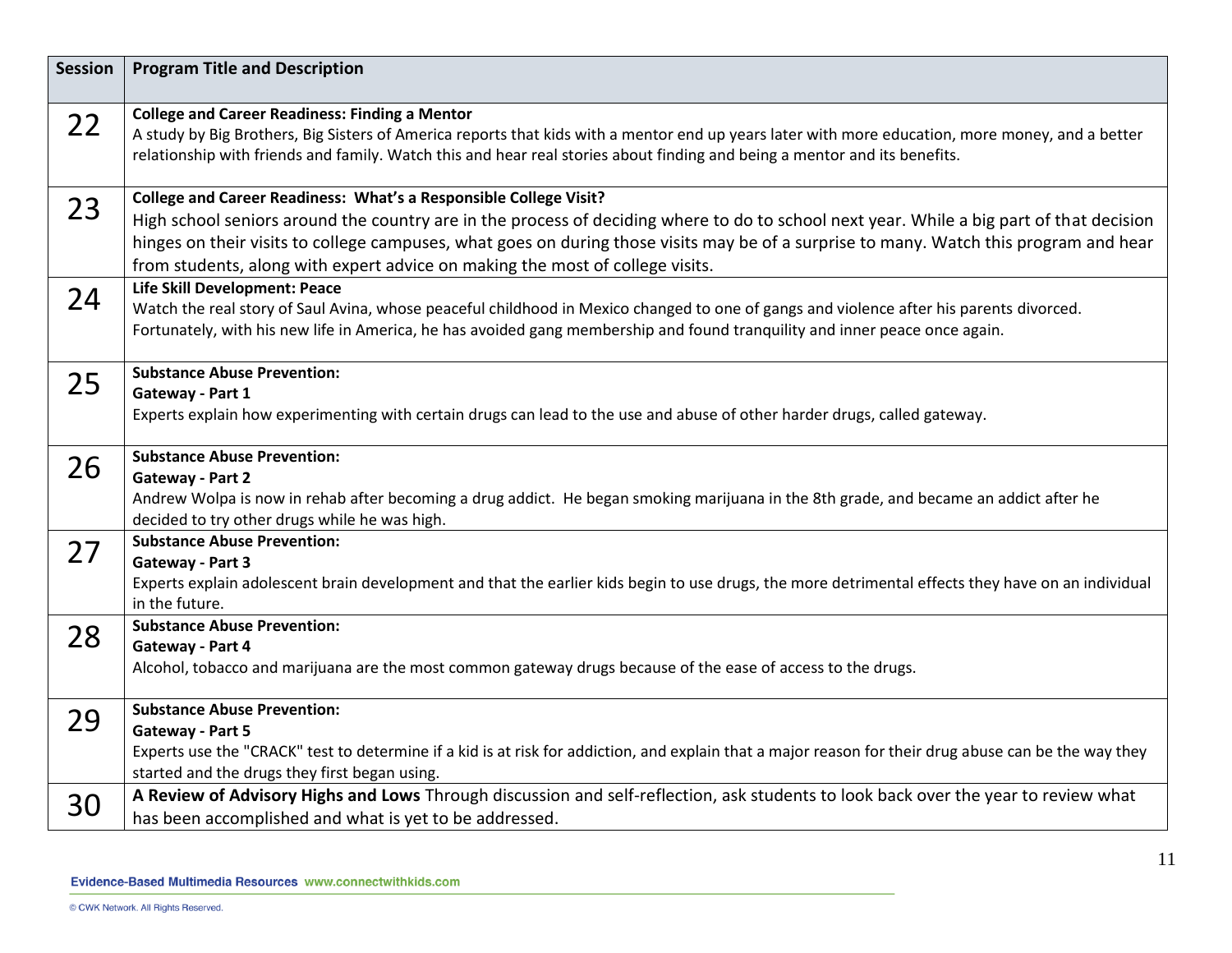| Session   Program Title and Description |
|-----------------------------------------|
|                                         |
|                                         |
|                                         |

#### **Classroom and Advisory Guide for Grade 12**

**Session Program Title and Description**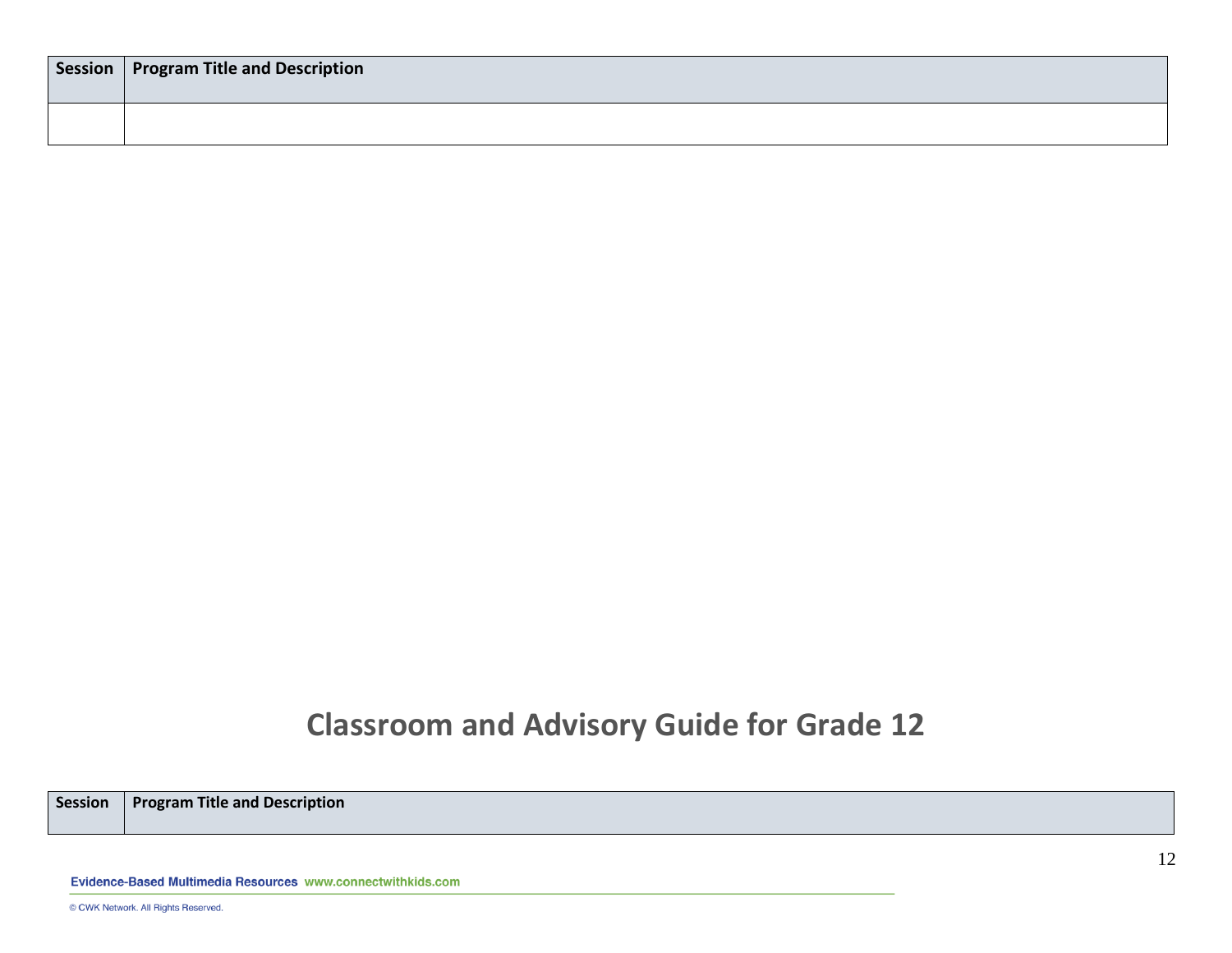| <b>Session</b> | <b>Program Title and Description</b>                                                                                                     |
|----------------|------------------------------------------------------------------------------------------------------------------------------------------|
| $\mathbf 1$    | College and Career Readiness: What's a Responsible College Visit                                                                         |
|                | High school seniors around the country are in the process of deciding where to do to school next year. While a big part of that decision |
|                | hinges on their visits to college campuses, what goes on during those visits may be of a surprise to many. Watch this short video and    |
|                | hear from students, along with expert advice on making the most of college visits.                                                       |
| $\overline{2}$ | <b>College and Career Readiness: College Myths - Part I</b>                                                                              |
|                | From what colleges require for admission to importance of high school grades, teens make during high school, there are plenty of         |
|                | misconceptions about what it takes to get into college. Watch this short video to hear from students - and experts - about what teens    |
|                | and their parents should know about common misconceptions.                                                                               |
| 3              | <b>College and Career Readiness: College Myths - Part II</b>                                                                             |
|                | From high school and college courses to financial aid, there are plenty of misconceptions about what it takes to get into college. Watch |
|                | this short video to hear from students - and experts - about what teens and their parents should know about common misconceptions.       |
| 4              | <b>College and Career Readiness: Major Decisions</b>                                                                                     |
|                | This session will allow students to discuss and explore college majors and where each area of study might lead.                          |
| 5              | Life Skill Development: The Empathy Deficit                                                                                              |
|                | Are remote online connections impacting care and compassion? This short video explores today's lack of face-to-face communication        |
|                | and competition, sometimes known as "Facebook depression." Discussion questions are included on the website page.                        |
| 6              | <b>Health and Wellness: Teen Depression</b>                                                                                              |
|                | Research from Columbia University finds that nearly half of all 19 to 25 year olds suffer from some type of psychiatric disorder:        |
|                | depression, anxiety, phobias, or addiction. Some of the disorders are mild and some are not. What can be done to help?                   |
| 7              | Life Skill Development: Self-Control                                                                                                     |
|                | A short video featuring teen Dan O'Brien, whose lack of self-control led down the dark path of drug and alcohol addiction. He is now     |
|                | learning new strategies to combat the daily struggle with his obsession. Download the accompany lesson plan and classroom activity:      |
|                | Make a Decision.                                                                                                                         |
| 8              | <b>College and Career Readiness: Organizational Skills</b>                                                                               |
|                | Students will review tasks and the thought process to organize college visits.                                                           |
| 9              | <b>College and Career Readiness: Test Taking Skills</b>                                                                                  |
|                | Students will review a five-step strategy and test-taking tips for completing multiple choice test questions.                            |
| 10             | <b>College and Career Readiness: Research Strategy</b>                                                                                   |
|                | Students will discuss steps in researching topics and review MLA (Modern Language Association) citation structure.                       |
| 11             | <b>College and Career Readiness: Study Skills</b>                                                                                        |
|                | Students will discuss "writer's block" issues and strategies for outlining and constructing a research paper or essay.                   |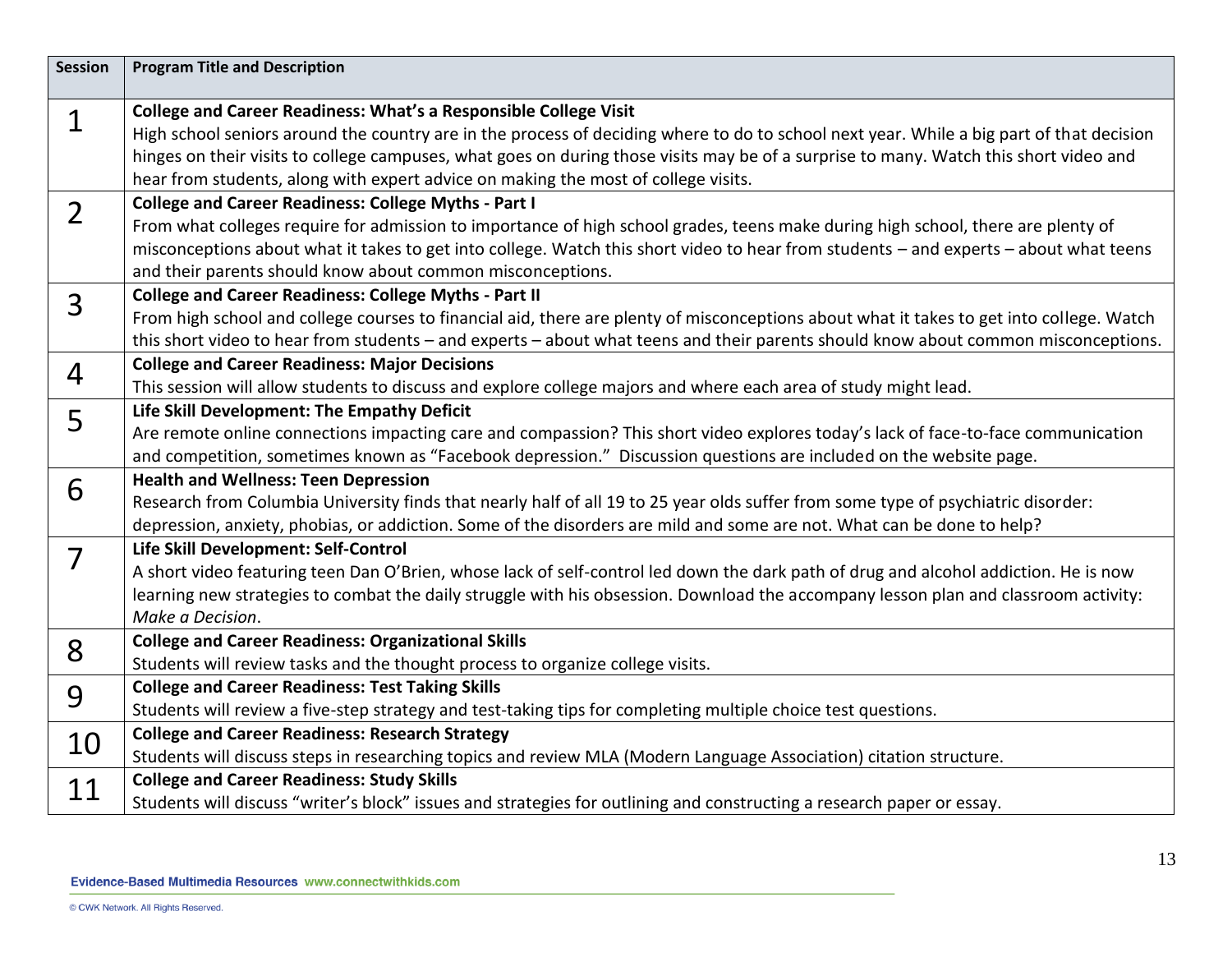| <b>Session</b> | <b>Program Title and Description</b>                                                                                                                                       |
|----------------|----------------------------------------------------------------------------------------------------------------------------------------------------------------------------|
| 12             | <b>College and Career Readiness: Goal Setting</b>                                                                                                                          |
|                | Students will discuss short-term versus long-term goals, and will complete an exercise to map short-term goals.                                                            |
| 13             | <b>College and Career Readiness: Career Exploration</b>                                                                                                                    |
|                | Students will explore different career options and get a better understanding of what they would like to do in the future.                                                 |
| 14             | College and Career Readiness: Interview Skills - A Cover Letter                                                                                                            |
|                | Students will the interview process and the role of a cover letter to accompany a resume, and will draft a cover letter sample.                                            |
| 15             | College and Career Readiness: Interview Skills -- Creating a Personal Portfolio                                                                                            |
|                | Students will review the concept of a career portfolio and review required skills and materials that could provide support during a job                                    |
|                | interview.                                                                                                                                                                 |
| 16             | College and Career Readiness: Your Transcript - Calculating Your GPA                                                                                                       |
|                | Students will review their transcript and learn to calculate their Grade Point Average.                                                                                    |
| 17             | <b>Health and Wellness: Dating Violence</b>                                                                                                                                |
|                | <b>Someone You Know Part 1</b>                                                                                                                                             |
|                | When it comes to physical violence like rape and assault, and emotional violence like control and manipulation experts advise that the greatest                            |
|                | danger is from someone you know.                                                                                                                                           |
| 18             | <b>Health and Wellness: Dating Violence</b>                                                                                                                                |
|                | <b>Someone You Know Part 2</b>                                                                                                                                             |
|                | Watch Theresa Densmore's story of physical and emotional abuse to see how jealousy and control issues can turn to violence.<br><b>Health and Wellness: Dating Violence</b> |
| 19             | <b>Someone You Know Part 3</b>                                                                                                                                             |
|                | Talking about dating violence became Tom Santoro's mission when his 18-year-old daughter was beaten to death by her ex-boyfriend after she                                 |
|                | broke up with him.                                                                                                                                                         |
|                | <b>Health and Wellness: Dating Violence</b>                                                                                                                                |
| 20             | <b>Someone You Know Part 4</b>                                                                                                                                             |
|                | Lorena Castellanos, a rape survivor, shows the courage to come forward in order to help others understand criminal laws about rape.                                        |
| 21             | Health and Wellness: Dating Violence Someone You Know Part 5                                                                                                               |
|                | While studies show the majority of rape and assault victims are females, experts say that means stopping the violence is largely up a men's issue.                         |
| 22             | Life Skill: Civility                                                                                                                                                       |
|                | Watch the story of three boys and hazing experiences at their high school to launch a discussion on appropriate behavior and civility.                                     |
|                |                                                                                                                                                                            |
|                | <b>College and Career Readiness: Trading College for a Trade</b>                                                                                                           |
| 23             | Today more than ever parents and kids might think that a college education is a requirement for a good job and a prosperous life. There just might                         |
|                | be a tradeoff. According to the Bureau of Labor Statistics, there are good opportunities and life-long careers in lots of trades. When it comes to                         |